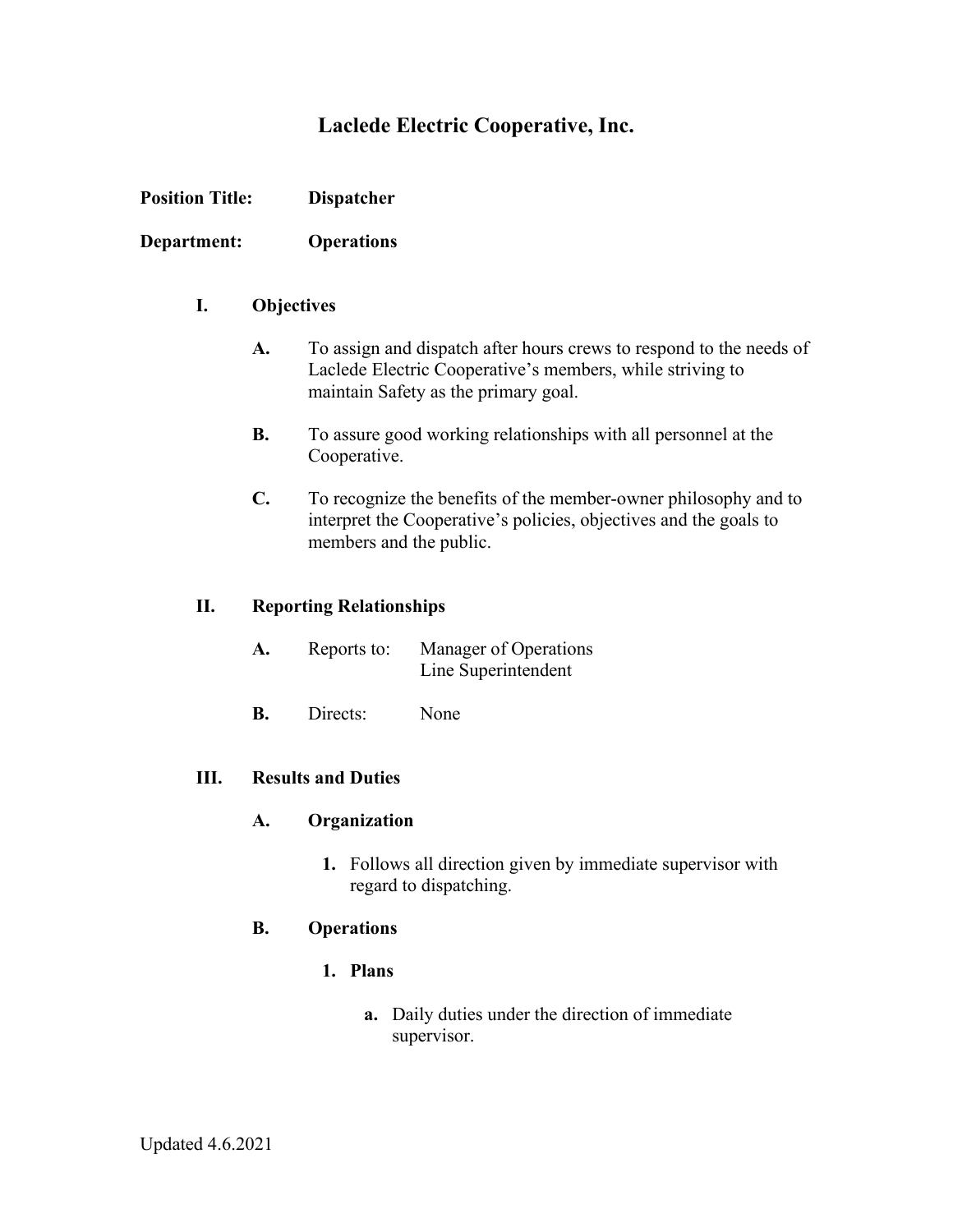# **IV. Performs Personally**

- **A.** Calls on-duty responders (crews) for outage restoration or service quality issues of Laclede Electric Cooperative members. Sort calls, identifies outages, and schedules crews in a timely, efficient manner with proper documentation accurately completed.
- **B**. Uses proper radio protocol to communicate with personnel in the field. Repeats radio communication back for clarification and uses good enunciation and follows FCC regulations.
- **C.** Keeps on call supervisor informed of extraordinary events and gets appropriate instruction when necessary. Uses good judgment to communicate with supervisors when incidents occur beyond standard practices or procedures.
- **D.** Monitors all dispatch systems and maintains records. Works well with Laclede Electric Cooperative contracted systems, while keeping accurate records.
- **E.** Receives and gives status reports to departing and oncoming dispatcher, keeping safety as the highest priority. Communicates with other dispatchers to ensure continuity of service. Details line problems, crew and vehicle locations, clearances given and any other related information for a smooth transition.
- **F.** Performs all other related duties as assigned by the Manager of Operations and the Line Superintendent. Completes tasks that are not detailed above but are assigned by the Manager of Operations and Line Superintendent in a timely and accurate manner.
- **G.** Must be able to perform multiple tasks simultaneously including: receiving phone calls, making phone calls, radio dispatching and sorting outages. Completes all the above tasks in a calm and organized manner that ensures safety and efficiency with few errors.
- **H.** Daytime Dispatcher may be required to work after hours and major storm events.
- **I.** Must possess good verbal and written skills, communication skills, as well as good organizational skills.
- **J.** Must work well in a team environment.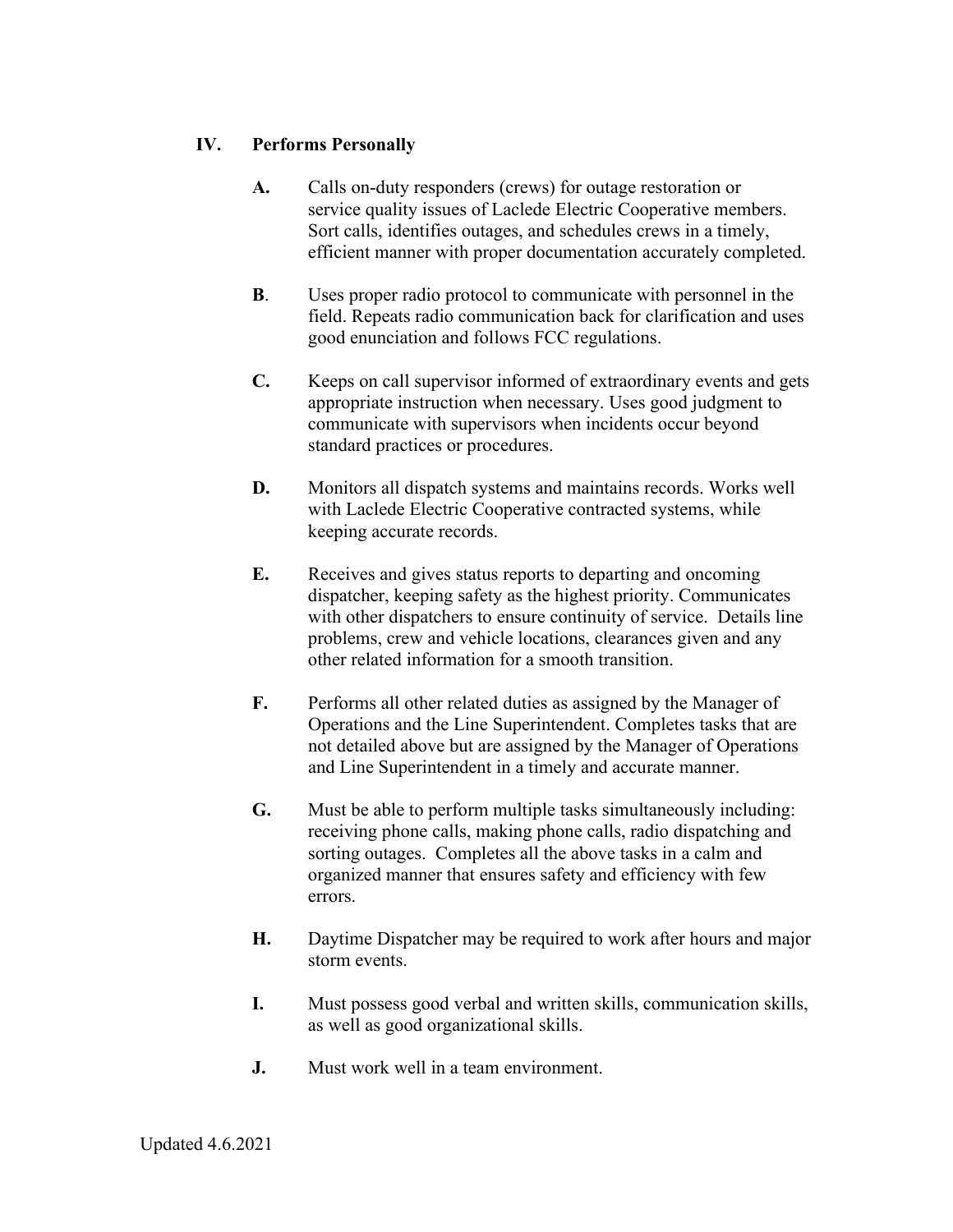# **V. Specifications**

## **A. Skills and Abilities**

- **1.** Must possess good verbal, written and interpersonal communication skills.
- **2.** Must be able to work independently, exercise good judgment and act in accordance with Laclede Electric Cooperative policies and practices.
- **3.** Must have good computer skills.
- **4.** Reliable and predictable attendance on the job.

#### **VI. Education**

**A.** Must possess a high school diploma or GED.

## **VII. Experience**

**A.** None required.

## **VIII. Physical, Mental and Visual Effort**

- **A.** While performing the duties of this job, the employee is frequently required to stand, walk, sit, climb, stoop, kneel, crouch or crawl. May occasionally lift up to 25 pounds. Vision abilities required by this job include close vision, distance vision, color vision, depth perception and ability to adjust focus.
- **B.** Work involves sitting at workstation operating keyboard as well as walking, standing and all facets of office work.
- **C.** Possess a valid driver's license.
- **D.** Passing company required physical exam and drug screening.